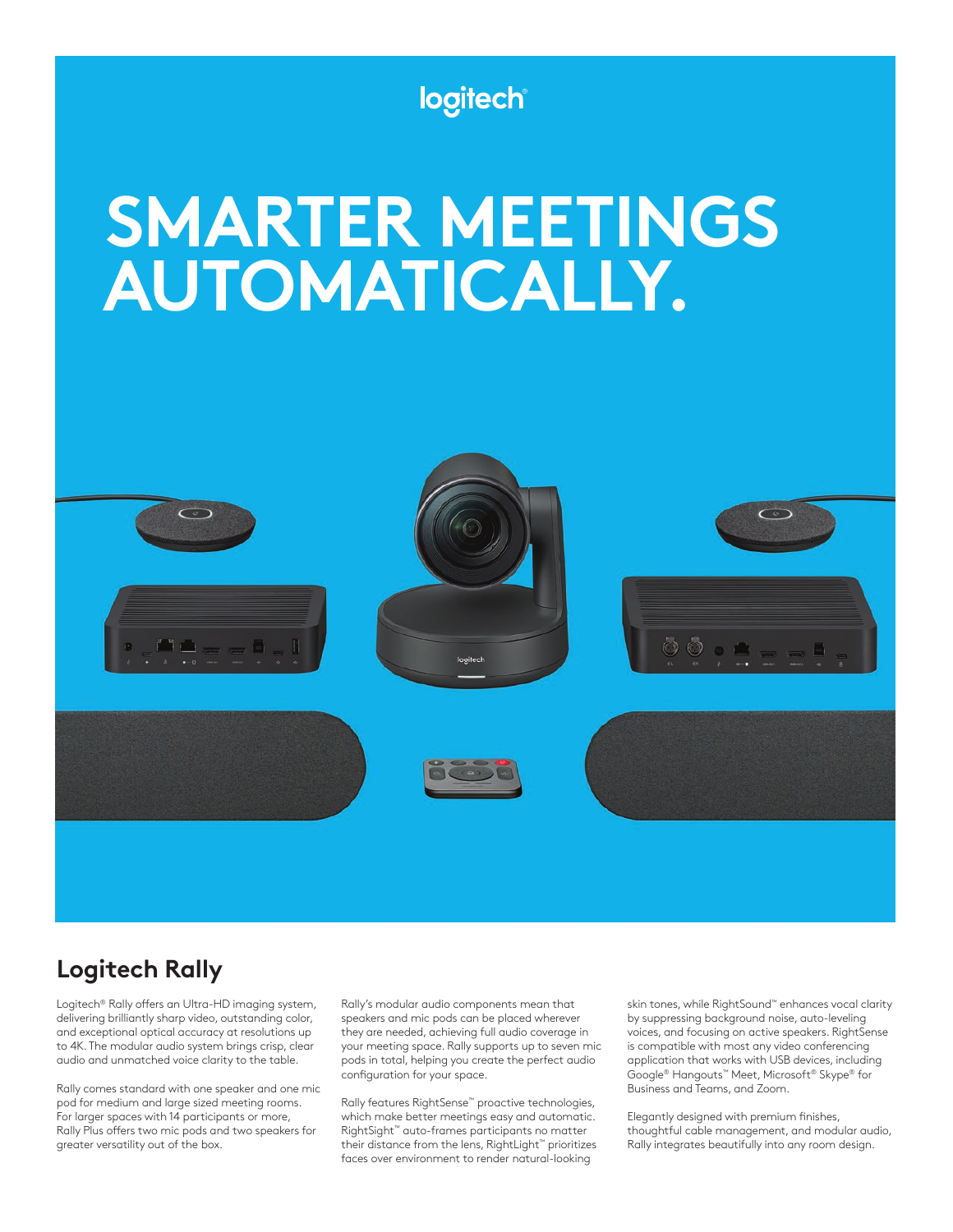### **FEATURES & BENEFITS**

#### **VIDEO**

#### **Exceptional Video Quality**

With an Ultra-HD imaging system, Rally delivers brilliantly sharp video, outstanding color, and exceptional optical accuracy at resolutions up to 4K.

### **Adaptive Pan, Tilt and Zoom**

The smooth PTZ motor adjusts pan and tilt speed with the amount of zoom. The result: Faster camera movement when zoomed out for quick framing and slower camera movement when zoomed in for more control.

#### **Sleek Industrial Design**

The premium PTZ camera is elegantly finished in matte black and slate gray metal trim, complemented by sleekly designed audio components and accessories that look great in any room.

## **AUDIO**

#### **Advanced Modular Audio**

Rally delivers sound that's natural, crisp, and highly intelligible. Exquisitely sensitive Mic Pods ensure that everyone in the meeting can be clearly heard while stand-alone speakers fill larger rooms with rich, life-like sound.

#### **Front-of-Room Audio**

Rally speakers are designed for placement at the front of the room. With mic pods on the table and speakers at the display, voices and video come from a natural direction — and never from behind you — so conversations feel more natural and lifelike.

#### **Up to 7 Mic Pods**

For large meeting rooms, add Rally Mic Pods to expand audio coverage and provide convenient access to mute controls. Each pod adds coverage for six additional participants, perfect for equipping large meeting spaces and boardrooms.

### **CONNECTIVITY & USAGE**

#### **Smart Cabling and Content Sharing**

With a Display Hub and Table Hub to minimize cross-room cabling, Rally components and the meeting computer remain securely out of sight.

#### **Loud and Clear**

The built-in amplifiers in Rally Display Hub can power up to two Rally Speakers, providing rich sound even in larger rooms.

#### **Optional Flexible Mic Pod Cabling**

Rally Mic Pod Hub makes it easy to minimize cross-table cabling with three connectors for Rally Mic Pods or additional Mic Pod Hubs, helping participants reposition individual pods or to bring mute control within easy reach.

#### **Optional Mounting Kit**

Add the Rally Mounting Kit to streamline installation of each component with custom brackets and mounting hardware.

### **RIGHTSENSE TECHNOLOGIES AND DESIGN INNOVATIONS**

Integrated Logitech RightSense technologies, built into Rally, automate a better user experience. RightSight perfectly auto-frames participants no matter their distance from the lens. RightLight prioritizes faces over environment to render natural-looking skin tones while RightSound enhances vocal clarity by suppressing background noise, auto-leveling voices, and focusing on active speakers to support better meetings.

#### **RightSight**

Logitech RightSight camera control technology automatically moves the lens and adjusts the zoom so no one gets left out of the picture. RightSight detects human figures, not just faces, to ensure that meeting participants remain in view and optimally framed on-screen.

#### **RightLight**

Logitech RightLight with Wide Dynamic Range (WDR) helps everyone look their best on camera, regardless of lighting conditions. RightLight reduces video noise, optimizes light balance, and fine-tunes color and saturation for natural results across all skin tones.

#### **RightSound**

Logitech RightSound is a suite of audio processing technologies and design innovations that deliver enterprise-class sound to video conferences. Optimized for the human voice, RightSound reduces unwanted vibrations and noise, and zeroes in on the active speaker to convey their every word with remarkable clarity.

### **ROOM SETUP DIAGRAMS**

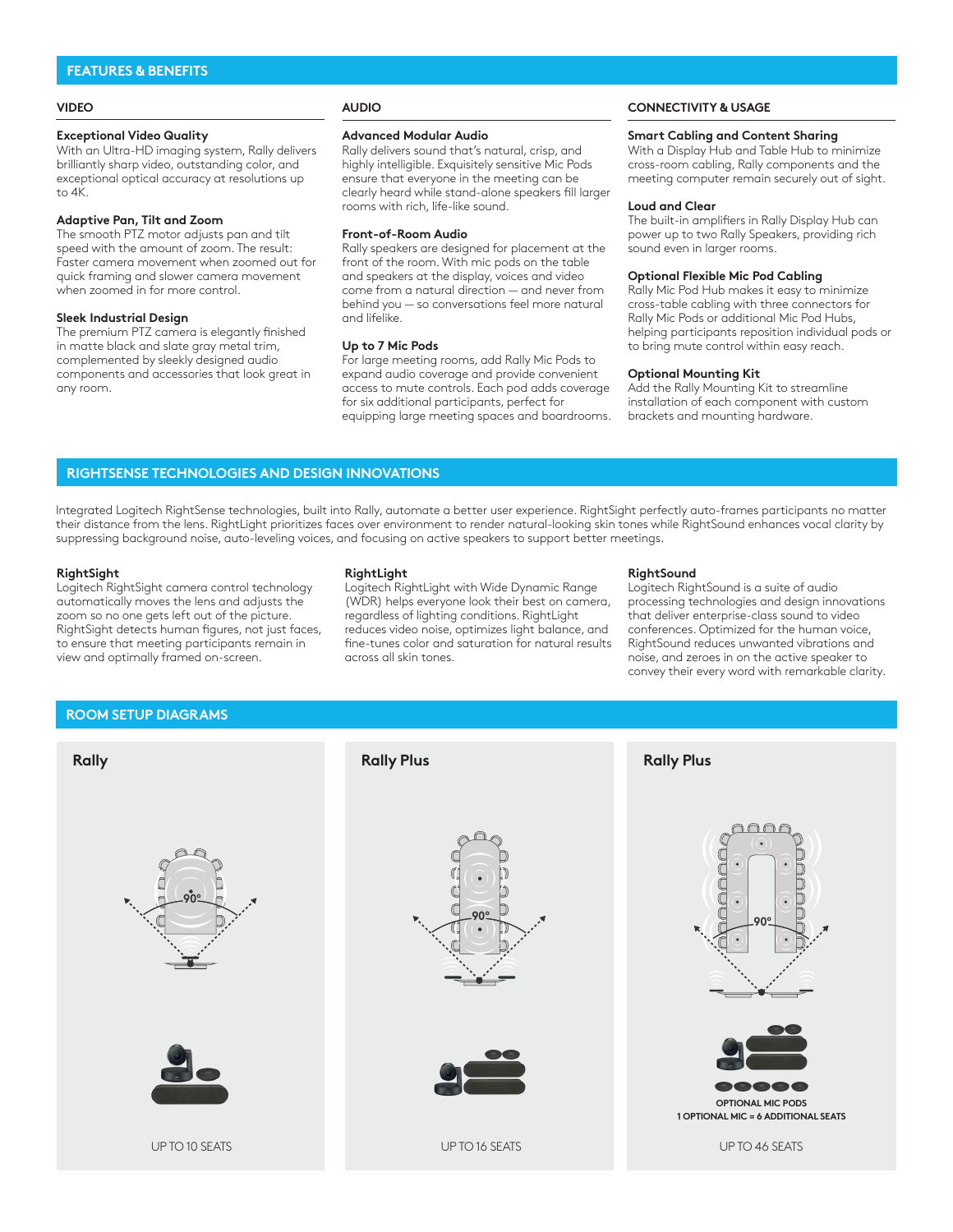### **ACCESSORIES**



#### **RALLY SPEAKER**

Rally supports up to 2 Rally Speakers for larger rooms







#### **RALLY MIC POD**

Rally supports up to 7 Rally Mic Pods for expanded audio coverage in larger rooms

#### **OPTIONAL RALLY MIC POD HUB**

Connect 1 to 3 Rally Mic Pods or additional Mic Pod Hubs for flexible single-wire cabling

#### **OPTIONAL RALLY MOUNTING KIT**

Rally Mounting Kit with cable retainers and mounting brackets for Rally Camera, Rally Speakers (x2), Table Hub, and Display Hub

### **TECH SPECS**

#### **RALLY CAMERA**

Ultra-HD imaging system supports: 4K, 1440p, 1080p, 900p, 720p, and SD at 30fps 1080p, 720p at 30 fps and 60 fps

Smooth motorized pan, tilt and zoom

Pan: ±90°

Tilt: +50° / -90°

15x HD zoom

90° field of view

Adaptive pan and tilt speed up to 70°/second (slows when zoomed in for easier control)

Automatic inversion detection to correct image orientation and camera controls when mounted upside down

Autofocus

3 camera presets

Kensington® security slot

Video mute/unmute LED indicator

Standard tripod thread

Lens parks at -90° in sleep mode for assured privacy

#### **RALLY MIC POD**

Pickup range: 15 ft / 4.5m diameter

Four microphones with eight beamforming elements

Mute button with LED status indicator

Captive cable: 9.6 ft (2.95m)

Daisy chain up to 7 Rally Mic Pods

Recommended participants: Rally (one Mic Pod): 10 Rally Plus (two Mic Pods): 16 Additional participants per Mic Pod: 6 Recommended participants for Rally with 7 Mic Pods: 46

#### **RALLY SPEAKER**

High-performance 3" (76mm) driver

Patent pending suspension system eliminates vibration-induced camera shake and audio interference

Mini XLR cable (9.6 ft (2.95m)) connects to Rally Display Hub for both signal and power

#### **RALLY TABLE HUB**

Single cable (CAT6A) connection to Rally Display Hub (16.4 ft (5m) CAT6A Ethernet cable included, supports customer-supplied cables up to 164 ft (50 m))

Active speaker detection: analyzes audio from up to 7 Mic Pods and 56 beams every 8ms

12 Pin connector for Rally Mic Pod

HDMI Type A for wired content sharing

HDMI Type A for display

Power input

- USB Type C (Ultra HD / 4K capable)
- USB Type A (reserved for future capability)

USB Type B (connects to meeting room computer)

RJ45 (Ethernet)

Bluetooth® wireless technology

### **RALLY DISPLAY HUB**

HDMI Type A (x2) (connects to displays) Power input USB C (connects to Rally Camera) USB Type B (connects to meeting room computer) RJ45 (connects to Table Hub) Mini XLR (x2) (connects to Rally Speakers) Powers one or two Rally Speakers

#### **REMOTE CONTROL**

RF remote control (line of sight not required) CR2032 batteries (included)

#### **CABLES / POWER**

Camera to Display Hub 6.5 ft (2m) USB 3.1 Type C to USB Type C 3.1

Conference Room Computer to Display or Table Hub

6.5 ft (2m) USB 3.1 Type A to USB Type B

Display Hub to Table Hub 16.4 ft (5m) CAT6A Ethernet cable (supports customer-supplied cables up to 164 ft (50 m)

Display Hub to Speaker (x2) 9.6 ft (2.95m) Mini XLR (supports customersupplied extension cables up to 9.8 ft (3m))

Conference Room Computer to Displays (x2) 6.5 ft (2m) HDMI A

Mic Pod 9.6 ft (2.95m): Hardwired with 12 pin connector

Power Outlets to Power Supplies (x2) 3.2 ft (1m)

Power Supplies to Table Hub/Display Hub (x2) 4.9 ft (1.5m)

### **RIGHTSENSE TECHNOLOGIES**

RightLight with Wide Dynamic Range (WDR) RightSight automatic camera control<sup>1</sup> RightSound Mic Matrix

RightSound Anti-Vibration Speakers

#### **COMPATIBILITY AND INTEGRATIONS**

Plug-and-play USB connectivity Certified for Skype for Business and ready for Teams

Certified for Google Hangouts Meet Hardware Zoom Certified

Cisco Compatible

Compatible with BlueJeans, BroadSoft®, GoToMeeting®, Vidyo™, and other video conferencing, recording, and broadcasting applications that support USB cameras